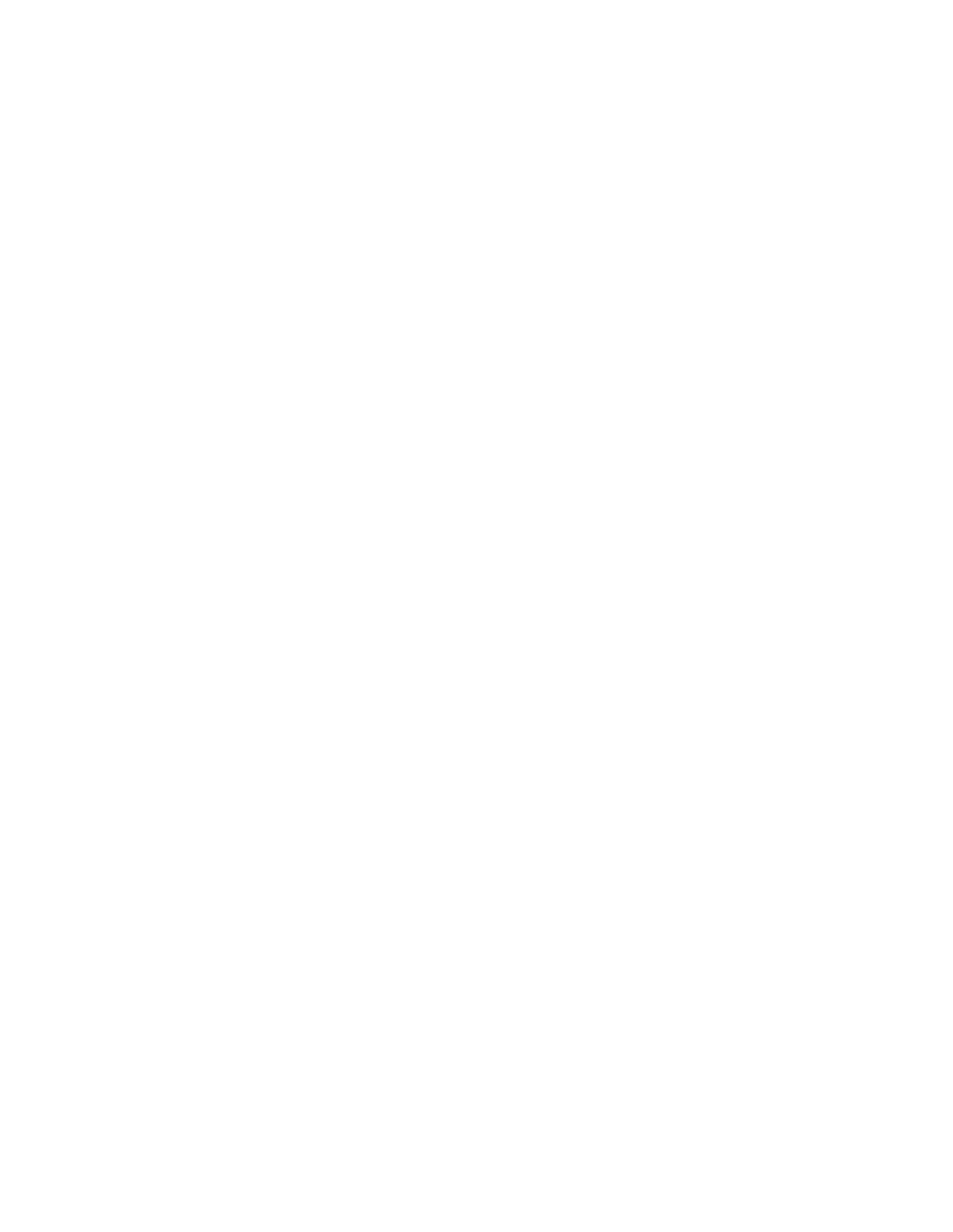

# **1. Introduction**

1.1 In this submission, The Human Rights Violations in Isaan Monitoring Group, Sai Thong Rak Pah Network, Amnat Charoen Friend of Women Center, Isaan Gender Diversity Network (IGDN), and Manushya Foundation examine the compliance of the Thai government with the recommendations received during the 2<sup>nd</sup> UPR cycle of Thailand, particularly in relation to the protection of people from the Isaan region. In this context, we analyse the efforts made by the Thai government to implement recommendations concerning the compliance of national legislation with the international human rights obligations of Thailand in relation to the rights of people living in the Isaan region, and the enhancement of their access to health, education, welfare, and justice. The authors then draw specific, measurable and result-oriented recommendations to ensure that the rights of Khon Isaan are respected and upheld.

**Thai CSOs Coalition** for the UPR

- 1.2 During the 2<sup>nd</sup> UPR cycle, Thailand received no recommendation specifically addressing the rights of people from the Isaan region, demonstrating <sup>a</sup> lack of understanding of the issues faced by Khon Isaan in Thailand. Nevertheless, the Thai government received <sup>a</sup> total of 40 recommendations in relation to (1) the protection of vulnerable persons, ethnic minorities and poor peasants, (2) the right to an adequate standard of living, (3) access to healthcare and education, and (4) land-related rights. Moreover, it received four recommendations specifically addressing discrimination against women and their advancement, which particularly affects Isaan women. The Thai government supported all of the recommendations.
- 1.3 Thailand hosts <sup>a</sup> great variety of ethnic groups, and the large majority of the population is Thai or Isaan.<sup>1</sup> The Isaan region (160,000 km<sup>2</sup>) is the poorest area of Thailand, where the average per capita income is about USD 400 per year. Subsequently, 70% of the population is classified as poor.<sup>2</sup> We are deeply concerned with Thailand's treatment of people from the Issan region, who are facing discrimination and severe challenges in accessing their human rights, as the Thai government has failed to put in place <sup>a</sup> comprehensive approach to enhance the protection of their rights, in particular to ensure access to their land for people who are evicted and have their livelihoods disrupted, and to ensure access education, health, justice and effective remedies.
- 1.4 Discrimination against Isaan people is not <sup>a</sup> new issue in Thailand. In 1904, when Thailand reclassified all ethnic Lao within its borders as Thai, they were classified as 'an inferior sort of Thai' and they have been treated as second class citizens compared to inhabitants of Bangkok and central provinces.<sup>3</sup> To date, this perception of Isaan people persists, and, while Isaan is the most populated region of Thailand, it remains the poorest region, due to the discrimination against them.
- 1.5 This submission indicates that Thailand does not have in place adequate policies that fully protect Isaan people'<sup>s</sup> rights and dignity, i.e., policies that enhance their status and decrease the level of discrimination against them. Moreover, due to the persistence of poverty, Isaan women face further hardship and find it difficult to overcome obstacles in society. These issues will be discussed in the following manner: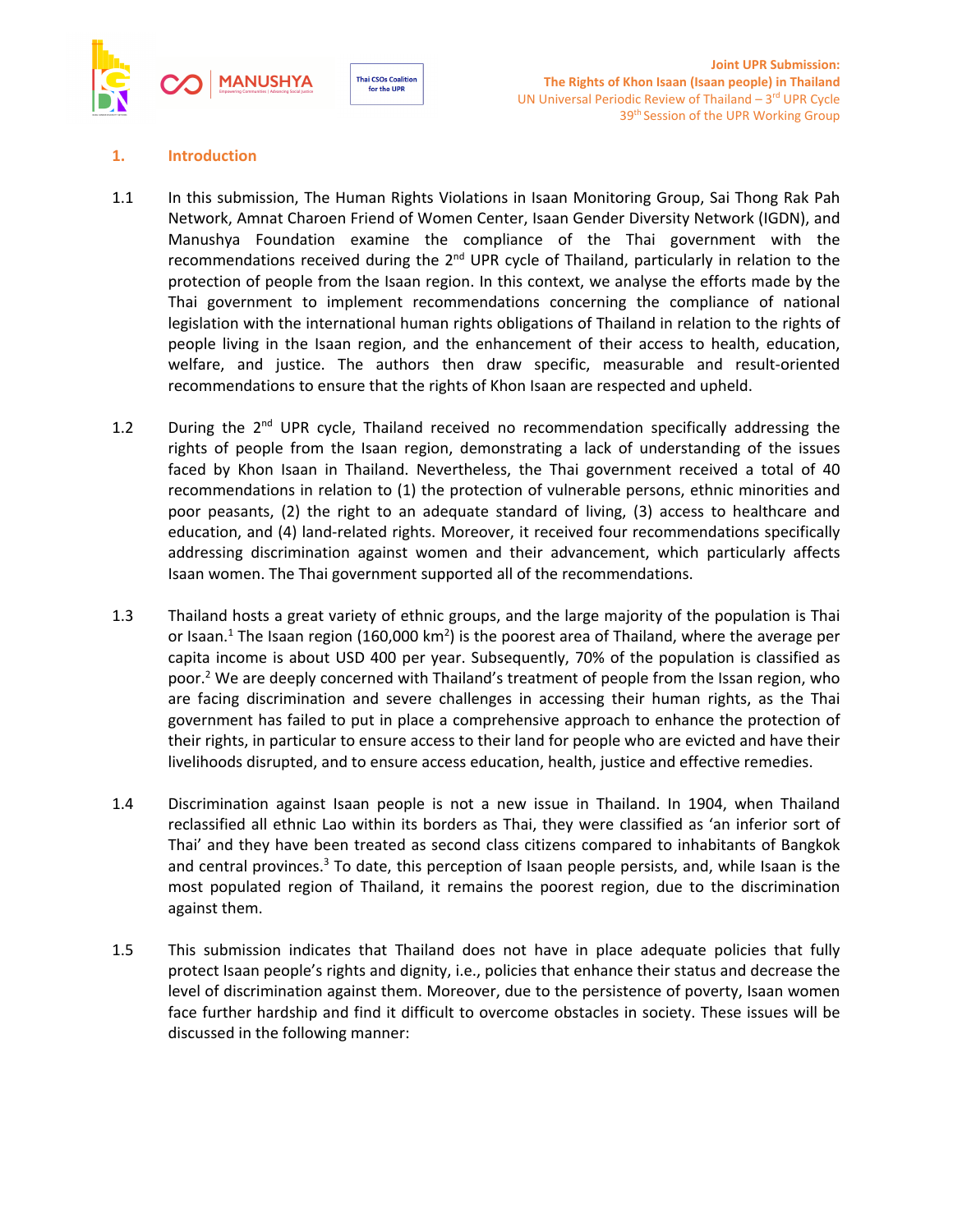

 $\circ$  Section 2 discusses Thailand's ratification of international human rights instruments and domestic legislation safeguarding the rights of minorities, ethnic, linguistic or descentbased groups.

for the UPR

- <sup>o</sup> Section 3 examines the obligations of Thailand in relation to Isaan people'<sup>s</sup> access to health and social welfare.
- <sup>o</sup> Section 4 analyses the negative portrayal of Isaan people and the stereotypical image of women as 'mia farang' (white foreigners' wife).
- <sup>o</sup> Section 5 discusses Thailand'<sup>s</sup> implementation of UPR recommendations and compliance with the right to land of people from the Isaan region.
- <sup>o</sup> Section 6 discusses Thailand'<sup>s</sup> implementation of UPR recommendations concerning the guarantee of fundamental human rights of Isaan children'<sup>s</sup> access to education.
- <sup>o</sup> Section 7 examines Isaan people'<sup>s</sup> lack of access to justice and effective remedies.
- <sup>o</sup> Section 8 entails <sup>a</sup> set of recommendations to advance the implementation of UPR recommendations received during the 2<sup>nd</sup> UPR cycle, addressing the challenges and rights violations discussed in foregoing sections.

# **2. Ratification of international human rights instruments and domestic legislation protecting minorities and ethnic groups' rights**

- 2.1  $\blacksquare$  During the 2<sup>nd</sup> UPR cycle, the Thai government received eight recommendations concerning the ratification of significant international human rights instruments safeguarding the rights of minorities and vulnerable groups, and adoption of <sup>a</sup> comprehensive anti-discrimination law, of which it accepted six and noted one, but implemented none of them. Notably, none of the recommendations specifically addresses the rights of the people from the Isaan region, who have been left out due to their ethnicity, descent, or nationality.
- 2.2 The Northeast region, known as the Isaan region, is the most populated region of Thailand, housing over 22 million people or 33%of the total population of Thailand.<sup>4</sup> The people in the region refer to themselves as 'Khon Isaan' (Isaan people) rather than as Thai. They are of Lao descent, and are also referred to as 'Lao Isaan.' Based on their cultural and linguistic differences, Isaan people distinguish themselves from Thai people. Language is one of their defining characteristics, considering that their mother tongue is Lao. Because of their defining characteristics, discrimination against Isaan people is <sup>a</sup> perpetuated phenomenon in Thailand.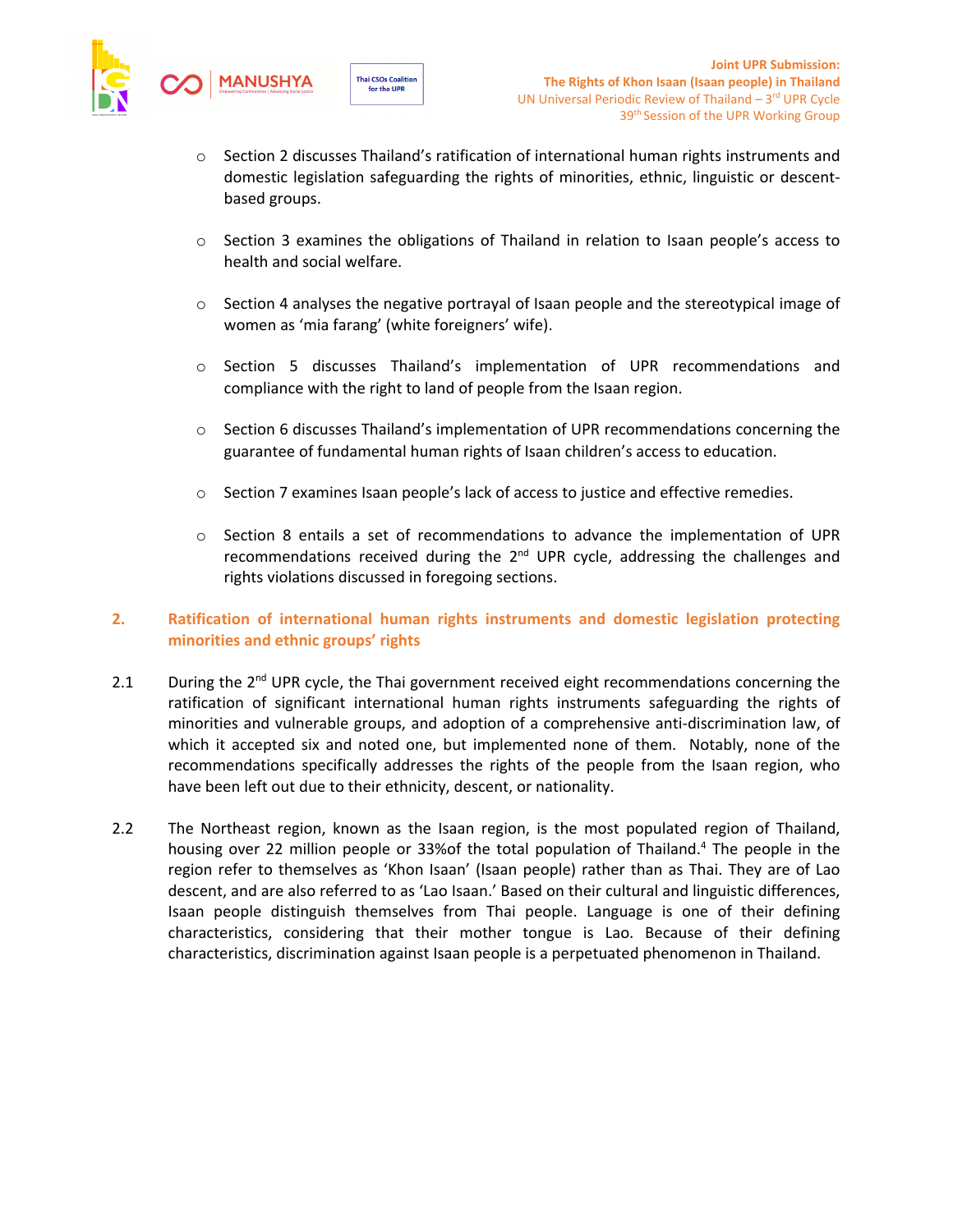

- 2.3 Equality and non-discrimination are guaranteed under the Constitution of 2017. Article 27 of the Constitution of 2017 states that "[a]ll persons are equal before the law, and shall have rights and liberties and be protected equally under the law. (…) Unjust discrimination against <sup>a</sup> person on the grounds of differences in origin, race, language, sex, age, disability, physical or health condition, personal status, economic and social standing, religious belief, education or political view which is not contrary to the provisions of the Constitution, or on any other grounds shall not be permitted."<sup>5</sup> Even though the Constitution of 2017 prohibits unjust discrimination, there remains issues with the protections afforded under it. Firstly, the term discrimination has not been defined. Secondly, not all the grounds of discrimination mentioned in the International Convention on the Elimination of All Forms of Racial Discrimination (ICERD) are included, asdiscrimination based on colour, descent, and national and ethnic origin is left out. Thirdly, <sup>a</sup> distinction is made between 'just' and 'unjust' discrimination. No limitations are set for 'just' discrimination, which encompasses measures to eliminate obstacles or promote people'<sup>s</sup> ability to exercise their rights or liberties.
- 2.4 No domestic legislation has been enacted to eliminate discrimination against all persons. On top of that, community rights of ethnic minority groups and indigenous people have been reduced in the Constitution of 2017, compared to the Constitution of 2007, so they are guaranteed less constitutional protection against discrimination. In Article 66 of the Constitution of 2007, $^6$  the community rights of local communities were emphasised: they had the right to conserve or restore their customs, local wisdom, arts or good culture, as well as the right to participate in the management and maintenance of natural resources. While these rights are significant to protect the livelihoods and lifestyles of ethnic minority groups, these rights are no longer recognised and provided for in the Constitution of 2017, particularly in Article 41. As these rights are no longer guaranteed, ethnic minorities are guaranteed less constitutional protection against discrimination. Ethnic minorities are often living in and adjacent to reserved forest areas and national parks and are reliant on the natural resources in the forest. While they make <sup>a</sup> livelihood in forest areas and greatly contribute to forest conservation, the Thai government and people in cities often blame these groups for destroying forest areas. Furthermore, ethnic minority groups are often discriminated against because of their culture and customs. As their right to conserve or restore their culture and customs is no longer guaranteed in the Constitution of 2017, they have less protection when they face discrimination.
- 2.5 Rejections, hostile school and work environments, limited freedom of gender expression, limited career advancement opportunities, pay gaps, lower job security, and limited access to social benefits are the most common ways through which discrimination is perpetrated in Thailand for marginalised communities in the educational system and the labour market.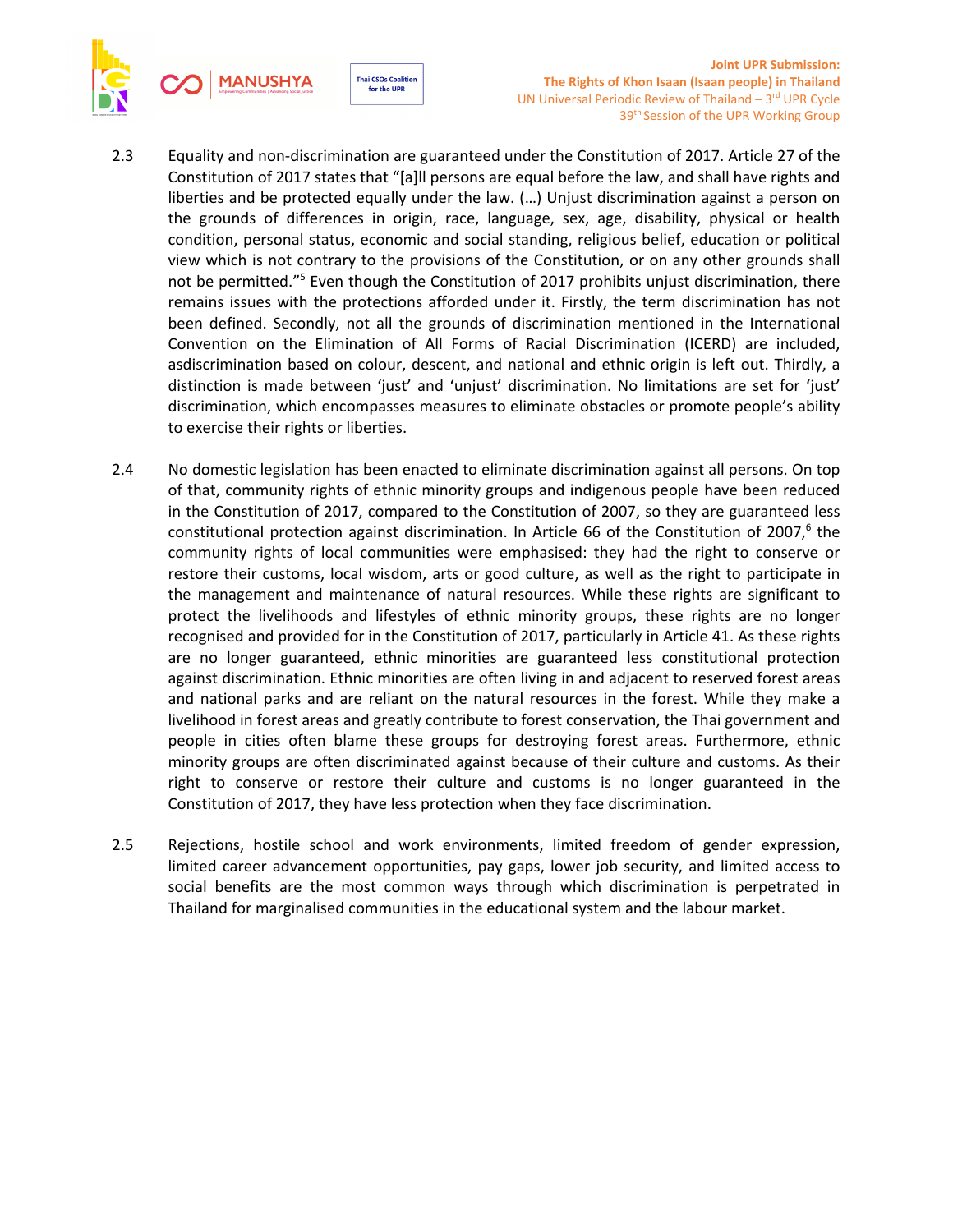



- 2.6 Notably, there was no meaningful participation of Isaan people in the drafting process of the Constitution of 2017, despite the Thai government'<sup>s</sup> commitment to 'encourage public debate on the draft Constitution' during the 2<sup>nd</sup> UPR cycle, the recommendation was not implemented. In the "Talk for the Freedom of the Constitution with the Isaan People" event in the Isaan region organized by Isaan people, where people discussed the advantages and disadvantages of the draft draft Constitution of 2017, 11 people were prosecuted for disobeying NCPO Order No. 3/58. Accordingly, the Constitution of 2017 is marked by the exclusion of Isaan people from expressing their opinions and discussing them publicly.
- 2.7 The Thai government formed through the general election held in 2019 ignored the voices of Isaan people, even though Isaan people constitutes one third of the population of Thailand. If the democratic elections are held granting one vote per person, the votes of Isaan people would play an important role in determining the country's leaders. Instead, the Thai government, being prejudiced against Isaan people, i.e., believing that Isan people do not have knowledge, excluded the voices of the Isaan people by allowing the 250 appointed senators to take on the role of selecting the Prime Minister of Thailand, resulting in government policies not being made based on the needs of the Isaan people.
- 2.8 Generally, there has been increasing centralization in natural resource management in Thailand through the 20-Year National Strategy as defined in the Constitution of 2017 to ensure continuity in the use of natural resources. However, similar to the Constitution of 2017, there is <sup>a</sup> lack of meaningful participation of Isaan people in, for example, the 10-year Cane and Sugar Strategy (2015 – 2026) to increase the sugarcane plantation area to 6 million rai by 2026 and to support the expansion of sugar mills in the Isaan region from 20 factories to 30 factories, which does not arise from the needs of the Isaan people. Moreover, the promotion of Isaan people to grow sugarcane will destroy the ecosystem and negatively impact the health of Isaan people, as sugarcane cultivation requires weeding chemicals and results in an increased risk of water sources and plants that are food sources of Isaan people being contaminated with toxic chemicals.
- **3. Isaan people'<sup>s</sup> access to health and social welfare**
- 3.1 During the 2<sup>nd</sup> UPR cycle, the Thai government received thirteen recommendations regarding access to healthcare, education and social welfare, which it supported but did not implement. None of the recommendations received specifically address Isaan people'<sup>s</sup> situation, but rather address the population in general.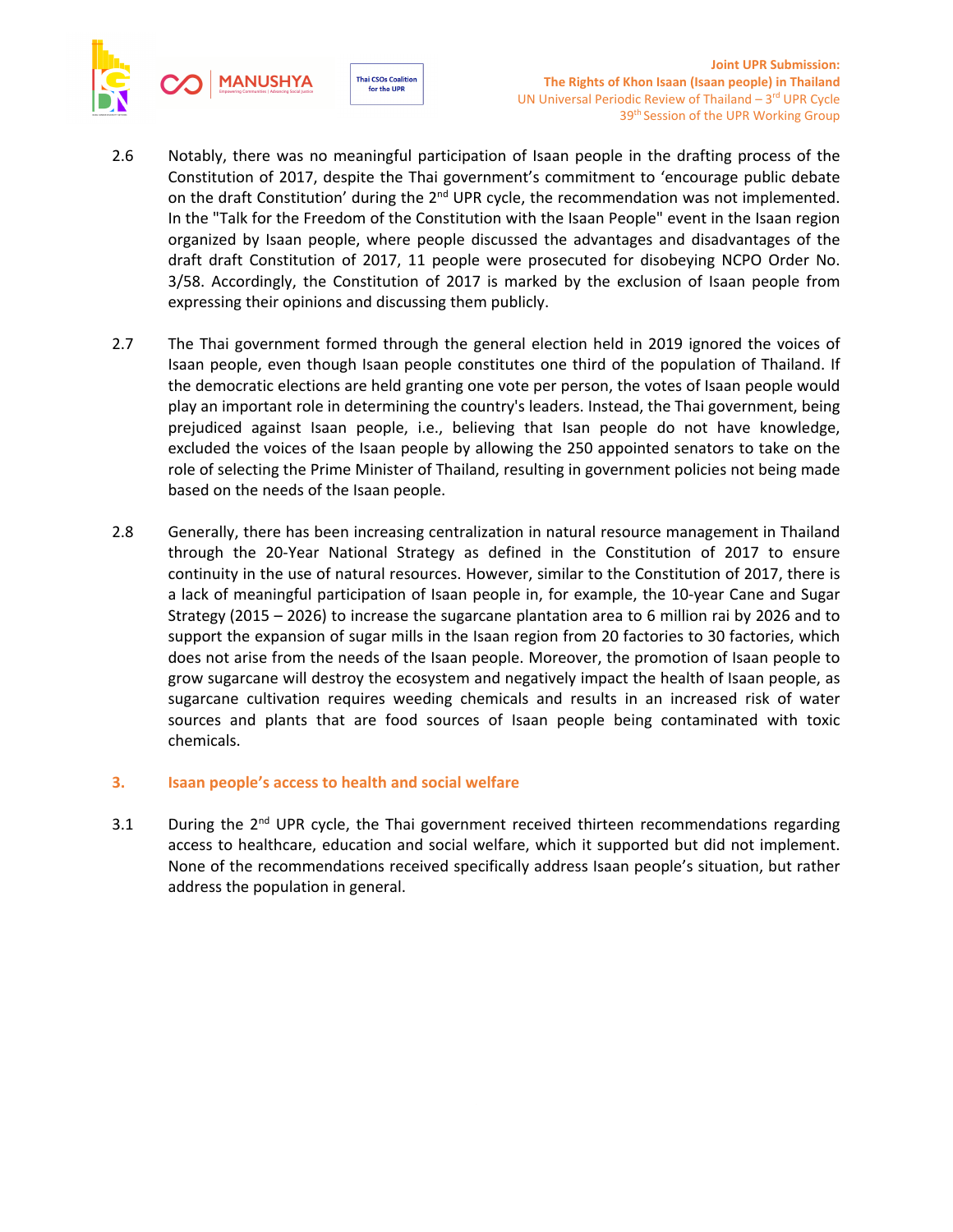

3.2 The Isaan region has long been an essential force for Thailand'<sup>s</sup> socio-economic and political development. Being the largest group of eligible voters, the region plays <sup>a</sup> pivotal role in determining the outcome of national elections. Due to the minor presence of formal enterprises in the region, and the lack of stable employment, which would entitle people to health insurance and social security, the majority of Isaan people have no choice but to rely on government programs, such as the Universal Health Coverage scheme (or the '30 baht scheme'), village funds, and debt relief programs.<sup>7</sup> The provisions of government social welfare schemes are particularly important for improving the quality of life for Isaan people.

for the UPR

- 3.3 Despite the increasing affordability of healthcare and improvements in health outcomes, there remains significant obstacles remain in the Isaan region with regard to healthcare. The unequal distribution of health facilities, the high patient load, and the shortage of health practitioners are among the various healthcare challenges faced by the region. As <sup>a</sup> consequence, healthcare coverage in the Isaan region is not at <sup>a</sup> level equivalent to that of other more developed regions in Thailand. On top of that, these challenges are worse in the poorer provinces of the Isaan region. These challenges may be <sup>a</sup> consequence of the geographical position of the Isaan region, which leads to the improper allocation of health facilities and thereby unequal access to health opportunities. For instance, Mukdahan province in the Northeast region has seven hospitals, the same number as Ang Thong province in the central region of Thailand, but Mukdahan province is four times larger than Ang Thong province. 8 This means that patients in Mukdahan province are required to travel farther to access healthcare, which puts them at <sup>a</sup> significant disadvantage.
- **4. The negative portrayal of Isaan people and the stereotypical image of women as 'mia farang' (white foreigners' wife)**
- 4.1 During the 2<sup>nd</sup> UPR cycle, Thailand received six recommendations concerning racial discrimination and its prevention, and four recommendations regarding discrimination against women and gender-based violence and abuse. The Thai government supported all of the recommendations but failed to implement them.
- 4.2 For decades, the ethnically and linguistically diverse people of the Isaan region have been the subject of pervasive bias, often described as docile and uneducated, or as "unsophisticated peasants," who can be bought and manipulated by ambitious politicians.<sup>9</sup> According to Assistant Professor Ram, Isaan people are portrayed as uneducated, poor, and vulgar, and Thai soap operas depicted them as labourers in the agricultural sector.<sup>10</sup> These facts lead to alarming consequences, such as Isaan people intentionally not speaking their native dialect, especially in Bangkok, out of fear of being discriminated.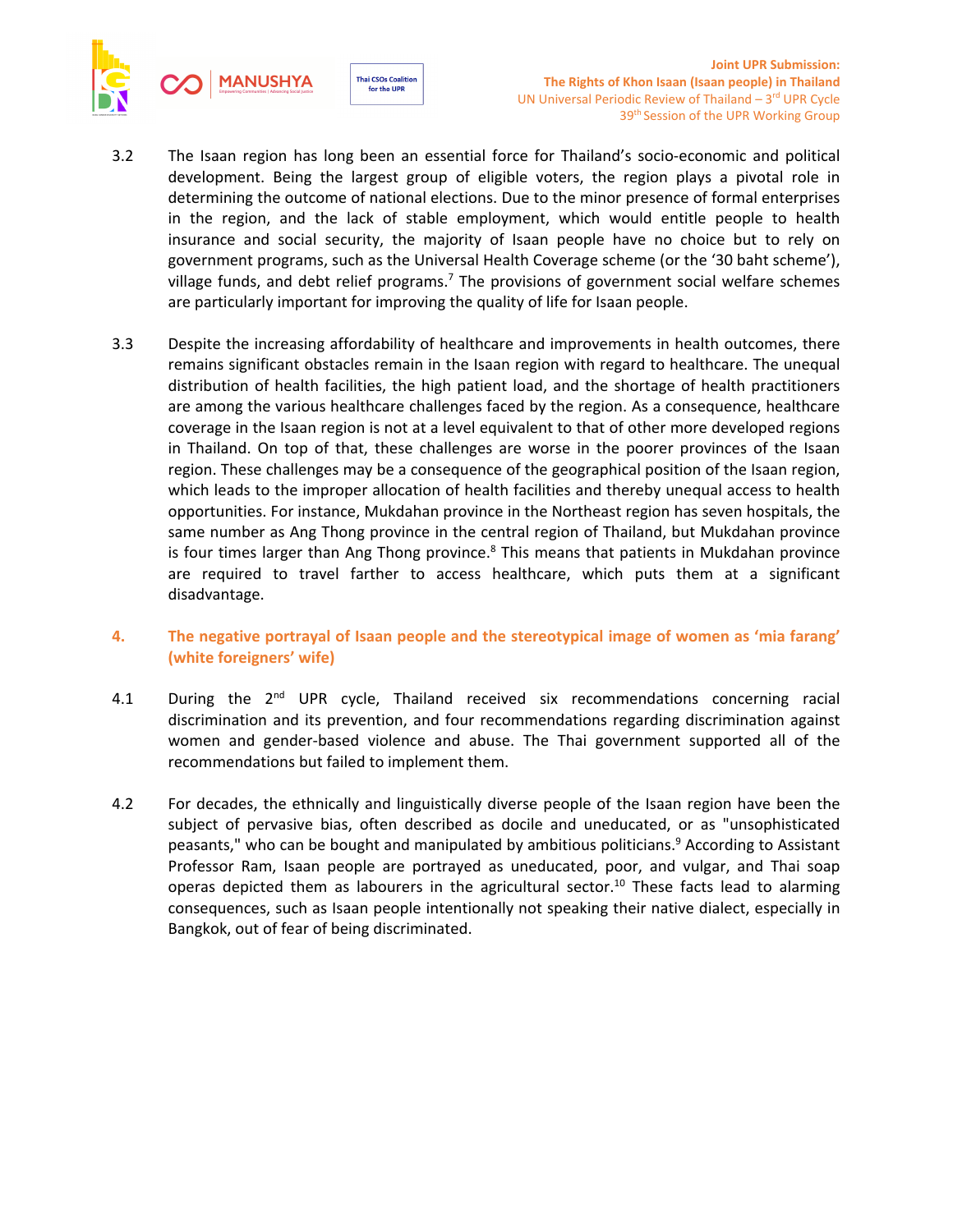



- 4.3 Moreover, due to the uneven distribution of resources and wealth in Thailand, Isaan people are often forced to migrate to Bangkok to seek employment. However, due to discrimination against them based on stereotypes, Isaan people are employed in low-paid jobs, mainly as taxi drivers or construction workers, and many women end up working in the sex industry.<sup>11</sup> By working in such jobs, Isaan people earn low incomes and suffer from challenging working conditions and limited protection under labour laws.
- 4.4 Furthermore, the Thai government claims to punish hate speech and negative stereotypes on certain ethnic groups with charges of sedition or defamation under the Criminal Code. However, in reality, those penalised by these provisions are only those who express opinions critical of the Thai government and monarchy. Instead of preventing negative stereotypes and hate speech, the Thai government itself contributes to disseminating negative stereotypes on ethnic groups. For example, people in the Isaan region are still referred to as 'stupid,' 'mia farang,' and 'girls who do not value studying but like to work in bars and massage parlours instead.'<sup>12</sup>
- 4.5 As <sup>a</sup> consequence of the underdevelopment of the Isaan region and the persistence of poverty, Isaan women are forced to find other ways to overcome obstacles and hardships in providing for themselves and for their families.<sup>13</sup> Some decide to do so through marriage migration.<sup>14</sup> While Isaan women marry foreigners in order to be able to take care of their families, the Thai government perceives their marriages differently. In August 2018, the Ministry of Social Development and Human Security (MSDHS) opened an education center for Isaan 'mia farang' in Khon Kaen, which 'especially target Isaan women and girls who do not value studying but like to work in bars and massage parlours instead.<sup>15</sup> The urban middle-class Thai also negatively perceives Isaan women who marry foreigners, viewing them as 'immoral materialists' who threaten 'Thai traditional values.' 16

# **5. The right to land of people from Isaan region**

- 5.1 During the  $2^{nd}$  UPR cycle, the Thai government received no recommendations specifically concerning its compliance with the right to land of people from the Isaan region. Nonetheless, it received six recommendations related to the rights of peasants and other people working in rural areas, and the gap between rural and urban areas, including the unbalanced distribution of income among people. The Thai government accepted all of the recommendations but failed to implement them.
- 5.2 As 85% of people in the Isaan region are farmers, they are dependent on their land to make <sup>a</sup> living.<sup>17</sup> However, their right to land has been continuouly threatened. In 2014, the National Council for Peace and Order (NCPO) implemented the Forest Reclamation Policy (FRP), Thailand'<sup>s</sup> solution to climate change to tackle problems as forest destruction and trespassing on public land.<sup>18</sup> The NCPO enforced NCPO Order No. 64/2014 to implement the FRP. With the implementation of NCPO Order No. 66/2014, the NCPO declared that its operations would only affect wealthy investors as the Order states that government operations must not impact the poor and landless who had lived on the land before the enforcement of NCPO Order No. 64/2014. While these Orders were repealed on 9 July 2019, they continue to criminalise the legitimate actions of communities and individuals, as the content of NCPO Orders Nos. 64/2014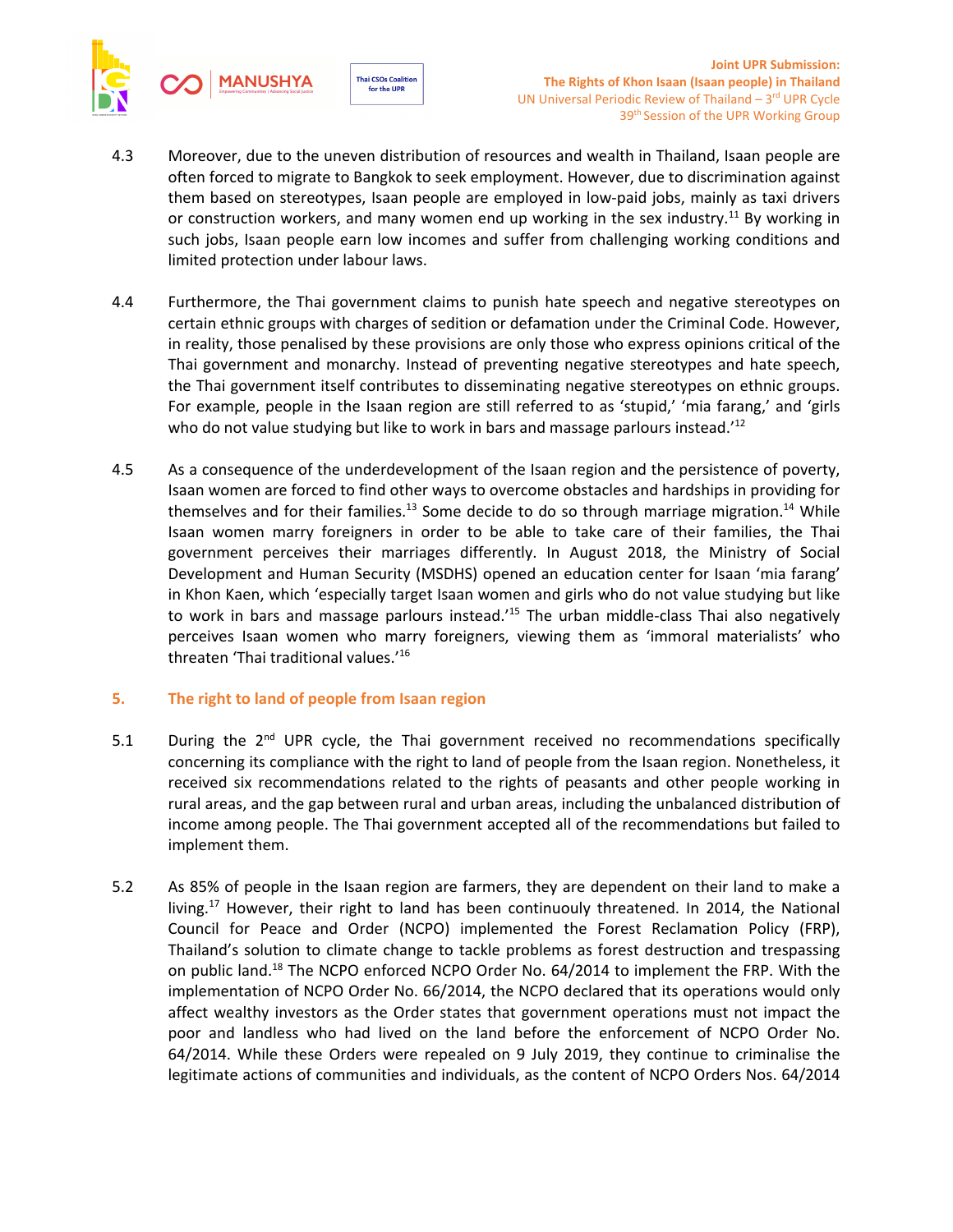



and 66/2014, particularly their negative aspects have already been embedded into other laws including the new amendment to the National Parks Act of 2019.<sup>19</sup> Consequently, numerous villagers and community members, most of them located in the Isaan region, who have been living in forest areas for decades are severely impacted by FRP and have been evicted from their ancestral lands. For example, in the Sai Thong National Park Case in which fourteen villagers of Sab Wai village, located in Sai Thong National Park in the Northeast region of Thailand, were unfairly treated as criminals. In this case, in 2015, the villagers were charged under NCPO Order No. 64/2014 for trespassing and encroachment of <sup>a</sup> national park area. Despite the protection afforded to the villagers under NCPO Order No. 66/2014, from May 2019 to July 2019, they were found guilty by the Appeal Court, imprisoned, ordered to pay high fines, and to vacate their land. One of the 14 villagers, Nittaya Muangklang, the community leader and <sup>a</sup> woman human rights defender, heard the Supreme Court's verdict of one of her cases on 3 March 2021 and was found guilty with a suspended jail term sentence of three years.<sup>20</sup>

5.3 Moreover, risking land eviction and not being able to access their right to land, people from the Isaan region who make <sup>a</sup> livelihood through farming activities experience violations of their right to housing and right to work. When evicted from their land, they are not offered alternate land and have nowhere to go. Without land, they are unable to continue farming activities to make <sup>a</sup> livelihood. These actions lead to the violation of their right to work and to freely access employment opportunities.

## **6. Isaan children'<sup>s</sup> access to education**

- 6.1  $\blacksquare$  During the 2<sup>nd</sup> UPR cycle, the Thai government received 12 recommendations regarding access to education, of which three specifically address children'<sup>s</sup> right to education and the necessity to protect their rights. The Thai government supported all of the recommendations but did not implement them, particularly with regard to Isaan children.
- 6.2 Since the early 20<sup>th</sup> century, the Thai government sought to consolidate its control over the Isaan region through <sup>a</sup> programme of 'Thaification.' Consequently, the national school system demanded teaching to be conducted only in the Thai language. This measure severely affected Isaan people, considering that their mother tongue is Lao and not Thai. For this reason, Isaan children are denied the opportunity to access basic learning in their mother tongue, which has the potential to result in poor Thai and Lao language skills.<sup>21</sup>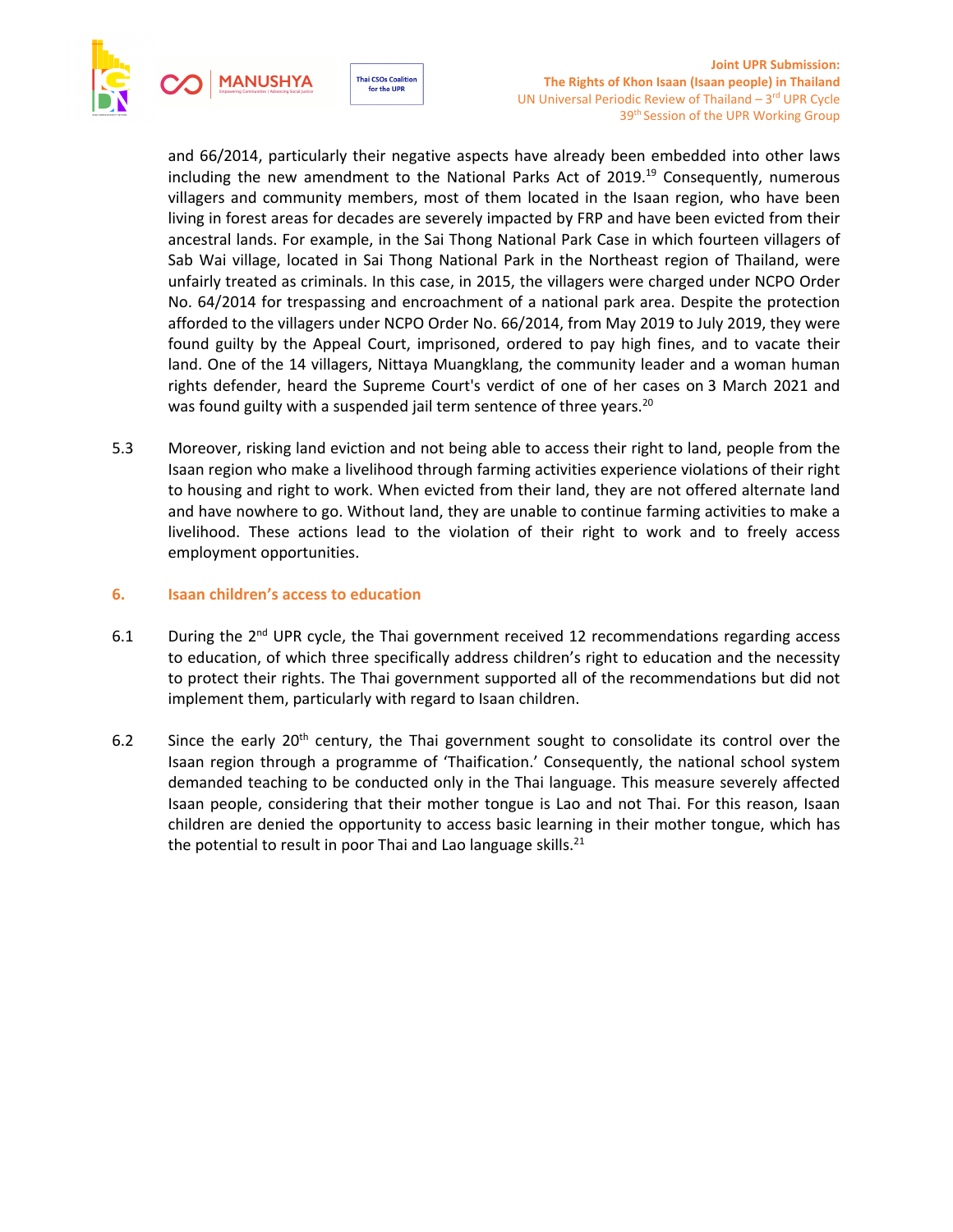



6.3 Moreover, based on the enactment of the Promotion and Conservation of Intangible Cultural Heritage Act of 2016 and ratification of the Convention for Safeguarding of the Intangible Cultural Heritage, the Thai government claims to protect and conserve the 27 registered ethnic languages. Furthermore, with the preparation of <sup>a</sup> strategic plan to drive forward the National Language Policy to maintain and promote Thai, local, and ethnic languages used in Thailand, the Thai government appears to encourage ethnic children to study their own languages to improve the efficiency of their learning and promote equitable access to higher education through <sup>a</sup> bilingual system.<sup>22</sup> However, despite these claims, at the present time, the Thai national school system demands that teaching be conducted only in the Thai language, even in cases of students belonging to different groups who have their own mother tongues. Therefore, due to the fact that education is not provided in the mother tongue of ethnic groups, children belonging to these groups, having no knowledge of Thai, face barriers in accessing education and are often left behind by the education system in Thailand.<sup>23</sup> On top of that, in the curriculum, there is also <sup>a</sup> limited reference to ethnic groups and their distinct history, culture, and lifestyles.

## **7. Isaan people'<sup>s</sup> access to justice and effective remedies**

- 7.1 During the  $2^{nd}$  UPR cycle, the Thai government received five recommendations concerning access to justice and effective remedies, of which accepted one and noted four but implemented none. Nevertheless, the recommendations are rather generic and address the right to access justice and effective remedies of the general population rather than specifically addressing the challenges that Isaan people encounter when accessing justice and effective remedies.
- 7.2 In the Isaan region, where people are largely dependent on natural resources and the environment, such as on the Mun river, they are negatively affected by infrastructural development projects. Even though the law requires an Environmental Impact Assessment (EIA) or Environmental and Health Impact Assessment (EHIA) report to assess the impact of project implementation and allow stakeholders to express their opinions, the organization of public hearing is meaningless in practice. Police officers are used to control crowds to prevent people who disagree with project implementation from participating in the public hearing process, demonstrating that the Thai government and business actors in Thailand do not comply with the National Action Plan on Business and Human Rights (NAP).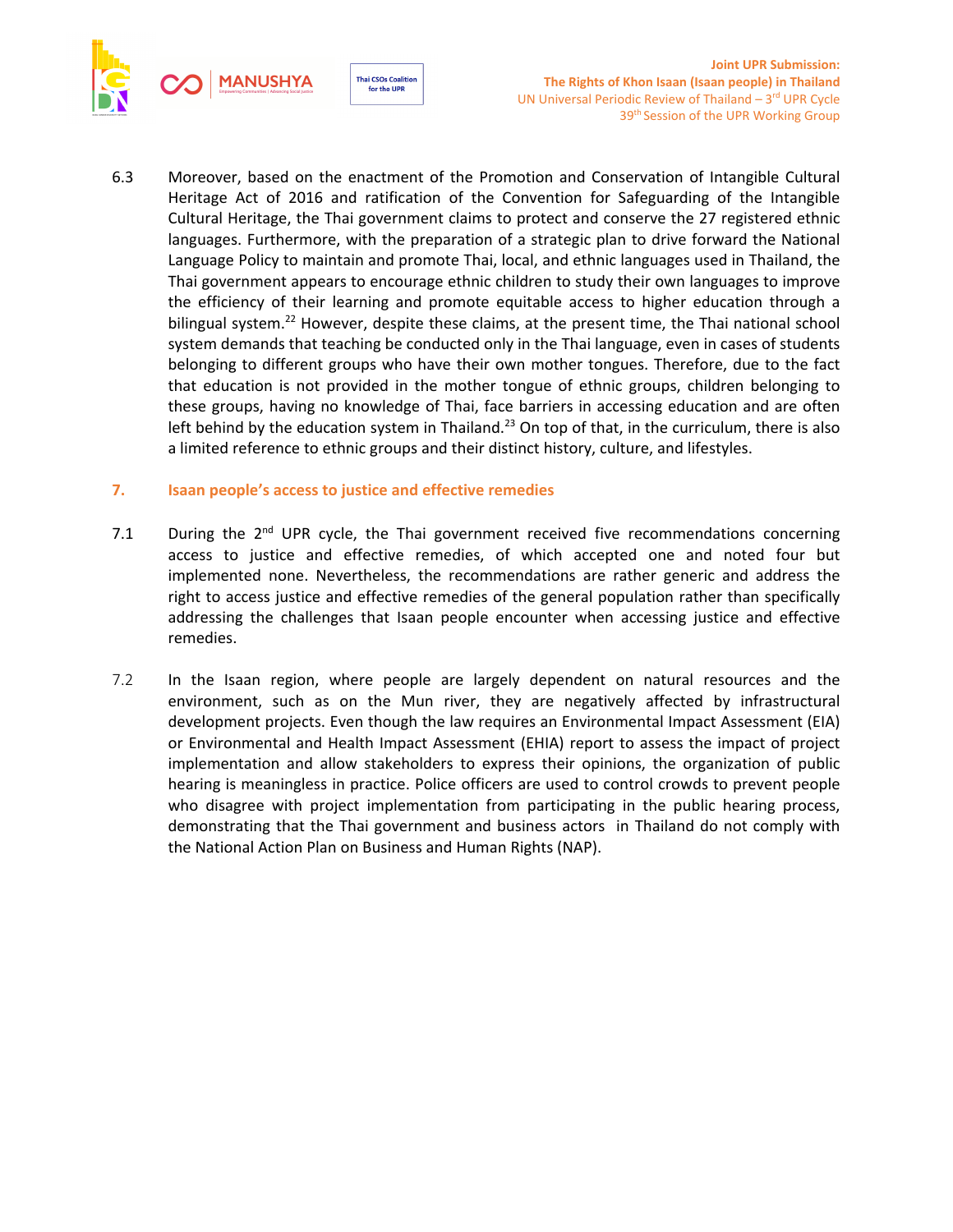

**Joint UPR Submission: The Rights of Khon Isaan (Isaan people) in Thailand** UN Universal Periodic Review of Thailand  $-3<sup>rd</sup>$  UPR Cycle 39<sup>th</sup> Session of the UPR Working Group

7.3 For example, the construction of the Pak Mun Dam changed the ecosystem of the Mun River, resulting in <sup>a</sup> significant decrease in the number and type of fish species migrating from the Mekong river. Consequently, fishing communities in ten provinces in the Isaan region have been affected by drastic reductions in fish populations and they currently face food insecurity.<sup>24</sup> To date, the situation has been ongoing for 30 years, but no measures have been taken to solve the problem, and communities have been denied compensation for the loss of their livelihoods.<sup>25</sup> Compensation has been declined because of discrimination against Isaan people of Lao descent. When community members filed <sup>a</sup> complaint and requested compensation, the government official who received the complaint did not want to listen to the community members because they spoke Lao. The official claimed that he was unable to understand their language (even though it is very similar to Thai and Thai people generally understand Lao) and that he would send translators instead. However, the Thai government never made an effort to send translators or assist the community members affected by the situation. Consequently, communities have never received compensation for the loss of their livelihoods. In the wake of discrimination, people from the Isaan region are unable to access their right to seek justice and adequate remedies for any damage suffered, and the Thai government has failed to ensure their right to effective remedies. Similarly, in the case of Sab Wai Villagers, they were manipulated and threatened into signing the documents to give away their land. The criminalization of 14 villages further put them in <sup>a</sup> dangerous situation, where they will lose their home, income, and livelihoods without corresponding relocation and any compensation measures due to the lack of effective remedies and justice. 26

#### **8. Recommendations**

# 8.1 **Regarding ratification of international human rights instruments and domestic legislation protecting minorities and ethnic groups' rights**

In line with Articles 2, 4 and 5 of ICERD:

- a. Guarantee that all persons are equal before the law and are entitled, without any discrimination, to the equal protection of the law.
- b. Prohibit any discrimination and guarantee to all persons equal and effective protection against discrimination on any ground such as race, colour, language, political or other opinions, natural or social origin.
- c. Adopt <sup>a</sup> comprehensive anti-discrimination law to eliminate discrimination against all persons and ensure that existing legislation does not have any discriminatory impact on any particular ethnic group.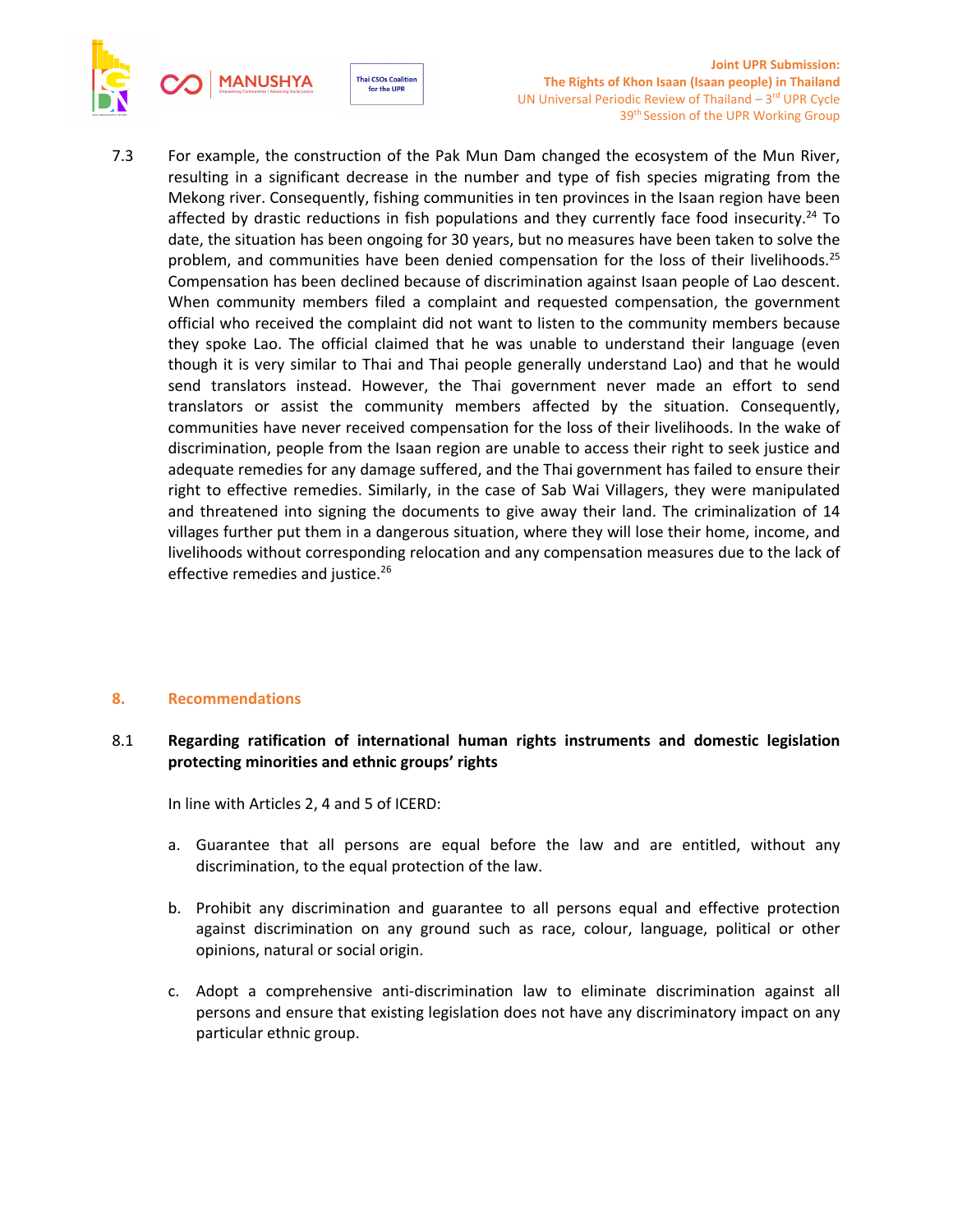

- d. Draft <sup>a</sup> new constitution with meaningful participation of Isaan people and ensure all [Constitution](https://www.thai2english.com/?q=Constitution%20Drafting%20Committee%20Member) Drafting Committee Memb[e](https://www.thai2english.com/?q=Constitution%20Drafting%20Committee%20Member)rs are selected from the election process.
- e. Promote the creation of an Isaan development strategy catered towards people from the Isaan region.

## 8.2 **Regarding Isaan people'<sup>s</sup> access to health and social welfare**

for the UPR

In line with Article 5 of ICERD:

- a. Ensure that healthcare facilities, goods and services are designed to improve the health status of, and respond to the needs of, all persons without discrimination on the basis of, and taking into account, the ethnicity.
- b. Take all necessary legislative, administrative and other measures to ensure the enjoyment of the right to the highest attainable standard of health, without discrimination, on the basis of ethnicity or race.
- c. Ensure the equal distribution of health facilities, the patient load, and the health practitioners all over the country.

## 8.3 **Regarding the negative portrayal of Isaan people and the stereotypical image of women**

In line with Articles 2, 4 and 7 of ICERD:

- a. Refrain from augmenting the hate speech and spreading negative stereotypes on ethnic and marginalised groups.
- b. Refine the objectives of the education centre for Isaan 'mia farang' and refrain from constructing <sup>a</sup> stereotyped image of Isaan women.

#### 8.4 **Regarding the right to land of Isaan people**

In line with Article 5 of ICERD:

- a. Take steps to comprehensively regulate environmental protection and ensure strict enforcement of its environmental legislation, so as to prevent harmful effects on health of the population.
- b. Immediately drop all criminal and civil charges against the Sab Wai villagers for the legitimate use of their land; Stop, without further delay, the abuse of forest conservation laws and policies, to evict local communities and individuals from land they have been living on for generations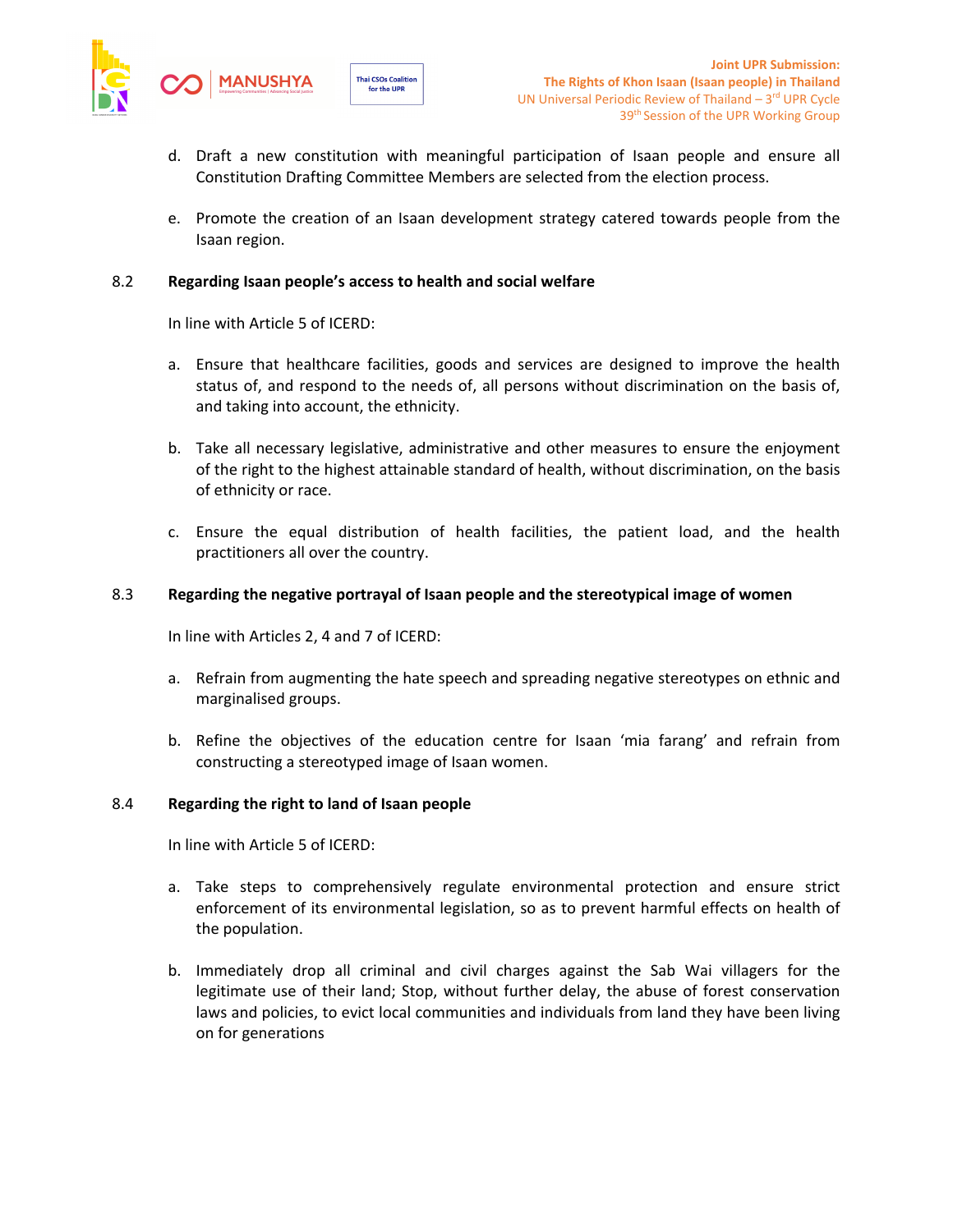

c. Address the impact of NCPO Orders Nos. 64/2014 and 66/2014 that disproportionately impacts the marginalised and poor local communities and their right to land, right to work and earn <sup>a</sup> livelihood, instead of targeting investors and large-scale businesses.

## 8.5 **Regarding Isaan children'<sup>s</sup> access to education**

**Thai CSOs Coalition** 

for the UPR

In line with Article 5 of ICERD:

- a. Integrate mother tongue-based education into national education policies and expand its use with non-Thai speaking communities across Thailand, to reduce educational disparities and improve learning outcomes for all children.
- b. Uphold the principles of equality and non-discrimination in ensuring children'<sup>s</sup> access to education and ensure that the principle of the best interests of the child underlines every policy relating to child education.
- c. Ensure that language does not represent <sup>a</sup> barrier in accessing education and no one is left behind by the educational system.

## 8.6 **Regarding the right to access justice and effective remedies**

In line with Article 6 of ICERD:

- a. Take appropriate steps to ensure, through judicial, administrative, legislative or other appropriate measures, that when abuses occur, those affected have access to effective remedies.
- b. Provide effective remedies and fair compensation to those who have been affected by the unjust use of the law, policies, NCPO Orders, and for protecting their fundamental rights under these.
- c. Ensure the effectiveness of domestic judicial mechanisms when addressing human rights abuses, including considering ways to reduce legal, practical and other relevant barriers that could lead to <sup>a</sup> denial of access to effective remedies.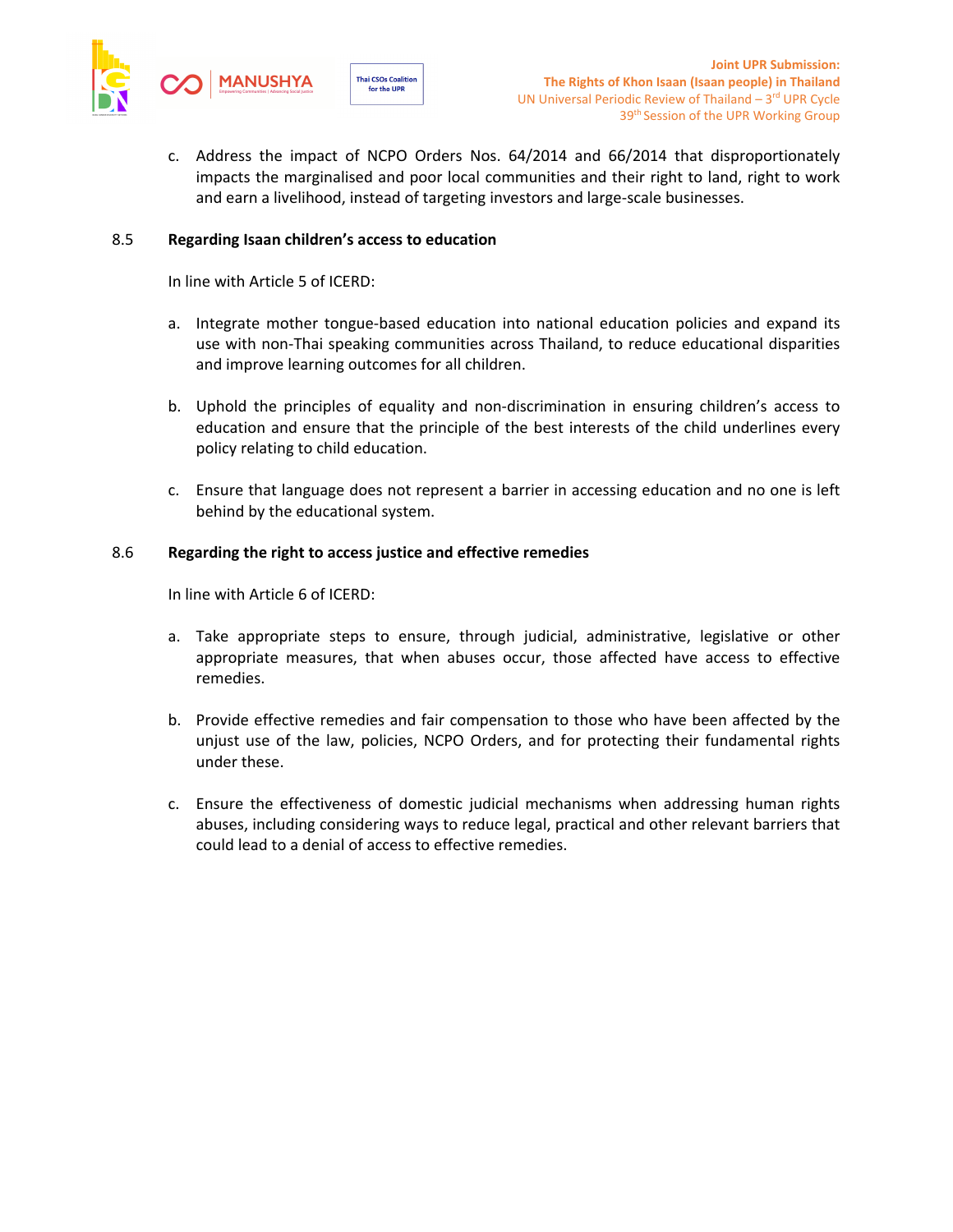



#### **Endnotes**

- <sup>1</sup> Minority Rights Group, *Minorities and indigenous people*, available at:
- <https://minorityrights.org/country/thailand/>
- 2 Fund Isaan, *Why Isaan?,* available at: <https://fund-isaan.org/content/why-isaan>
- 3 Time, *If there is going to be <sup>a</sup> Thai civil war, Isaan will be its font line*, 3 April 2014, available at: <https://time.com/2948172/thailand-isaan-province-identity/>
- 4 The Asia Foundation, *Thailand'<sup>s</sup> Inequality: Unpacking the Myths and Reality of Isan*, 5 June 2019, available at:
- <https://asiafoundation.org/2019/06/05/thailands-inequality-unpacking-the-myths-and-reality-of-isan/>
- <sup>5</sup> Constitutional Court, Constitution of the Kingdom of Thailand 2017, available at:

[http://www.constitutionalcourt.or.th/occ\\_en/download/article\\_20170410173022.pdf](http://www.constitutionalcourt.or.th/occ_en/download/article_20170410173022.pdf)

<sup>6</sup> Thailand's Constitution of 2007, available at: [https://www.constituteproject.org/constitution/Thailand\\_2007.pdf](https://www.constituteproject.org/constitution/Thailand_2007.pdf)

7 The Asia Foundation, *Thailand'<sup>s</sup> Inequality: Unpacking the Myths and Reality of Isan*, May 2019, available at: [https://asiafoundation.org/wp-content/uploads/2019/06/TH\\_Isan\\_report\\_2019\\_re.pdf](https://asiafoundation.org/wp-content/uploads/2019/06/TH_Isan_report_2019_re.pdf)

8 The Asia Foundation, *Thailand'<sup>s</sup> Inequality: Unpacking the Myths and Reality of Isan*, May 2019, available at: [https://asiafoundation.org/wp-content/uploads/2019/06/TH\\_Isan\\_report\\_2019\\_re.pdf](https://asiafoundation.org/wp-content/uploads/2019/06/TH_Isan_report_2019_re.pdf)

9 Bangkok Post, *Myths and reality of Isan inequality,* 12 June 2019, available at:

<https://www.bangkokpost.com/opinion/opinion/1693608/myths-and-reality-of-isan-inequality>

10 Thisrupt, *The People of Isan: Thailand'<sup>s</sup> second class citizens*, 9 September 2020, available at:

<https://thisrupt.co/society/isan-thailands-second-class-citizens/>

11 Time, *If there is going to be <sup>a</sup> Thai civil war, Isaan will be its font line*, 3 April 2014, available at: <https://time.com/2948172/thailand-isaan-province-identity/>

<sup>12</sup> Manushya Foundation, *Joint Civil Society Report Submission at the Committee on the Elimination of Racial Discrimination (CERD)*, 2020, available at: [https://a9e7bfc1-cab8-4cb9-9c9e-](https://a9e7bfc1-cab8-4cb9-9c9e-dc0cee58a9bd.filesusr.com/ugd/a0db76_891806028a194e8e811258bc2ea9220e.pdf)

[dc0cee58a9bd.filesusr.com/ugd/a0db76\\_891806028a194e8e811258bc2ea9220e.pdf](https://a9e7bfc1-cab8-4cb9-9c9e-dc0cee58a9bd.filesusr.com/ugd/a0db76_891806028a194e8e811258bc2ea9220e.pdf)

<sup>13</sup> Paul StathamORCID Icon, Sarah Scuzzarello, Sirijit Sunanta & Alexander Trupp, Globalising Thailand through gendered 'both-ways' migration pathways with 'the West': cross-border connections between people, states, and places*, Journal of Ethnic and Migration Studies*, Volume 46, 2020 - Issue 8, 28 January 2020, available at: <https://www.tandfonline.com/doi/full/10.1080/1369183X.2020.1711567>

14 The Isaan Record, *The Good Daughters of Isaan*, August 23 2020, available at:

<https://theisaanrecord.co/2020/08/23/the-good-daughters-of-isaan-1-eng/> ; The Isaan Record, *The Good Daughters of Isaan (2) – Challenging the "victim" narrative of mia farang*, 24 August 2020, available at: <https://theisaanrecord.co/2020/08/24/the-good-daughters-of-isaan-2/>

15 The Isaan Record, *Isaan migration love*, 13 November 2018, available at: <https://isaanrecord.com/2018/11/13/isaan-migrationlove/>

16 Isaan Record, *Isaan migration love,* 13 November 2018, available at: [https://isaanrecord.com/2018/11/13/isaan](https://isaanrecord.com/2018/11/13/isaan-migration-love/)[migration-love/](https://isaanrecord.com/2018/11/13/isaan-migration-love/)

<sup>17</sup> Fund Isaan, available at: <https://fund-isaan.org/content/why-isaan>

18 Focus on the Global South, *Statement on Arrests and Evictions of Forest Dwellers in Thailand,* available at: <https://focusweb.org/statement-on-arrests-and-evictions-of-forest-dwellers-in-thailand/>

<sup>19</sup> Manushya Foundation, *Profiles and summary of the convictions against <sup>14</sup> land rights defenders of Sab Wai Village*, available at: [https://a9e7bfc1-cab8-4cb9-9c9e-](https://a9e7bfc1-cab8-4cb9-9c9e-dc0cee58a9bd.filesusr.com/ugd/a0db76_a88eb59ede9e4d61913ba04c36f02764.pdf)

[dc0cee58a9bd.filesusr.com/ugd/a0db76\\_a88eb59ede9e4d61913ba04c36f02764.pdf](https://a9e7bfc1-cab8-4cb9-9c9e-dc0cee58a9bd.filesusr.com/ugd/a0db76_a88eb59ede9e4d61913ba04c36f02764.pdf)

<sup>20</sup> Manushya Foundation, *Sai Thong National Park Case*, 2021, available at:

<https://www.manushyafoundation.org/sai-thong-np-case> ; Manushya Foundation, Nittaya'<sup>s</sup> Supreme Court'<sup>s</sup> verdict - Nittaya is walking free but the court still rules her guilty!, 7 March 2021, available at:

[https://www.manushyafoundation.org/post/nittaya-s-supreme-court-s-verdict-nittaya-is-walking-free-but-the](https://www.manushyafoundation.org/post/nittaya-s-supreme-court-s-verdict-nittaya-is-walking-free-but-the-court-still-rules-her-guilty)[court-still-rules-her-guilty](https://www.manushyafoundation.org/post/nittaya-s-supreme-court-s-verdict-nittaya-is-walking-free-but-the-court-still-rules-her-guilty)

21 Nation Thailand*, 'Stupid' memo highlights plight of rural Isaan*, 5 April 2018, available at: